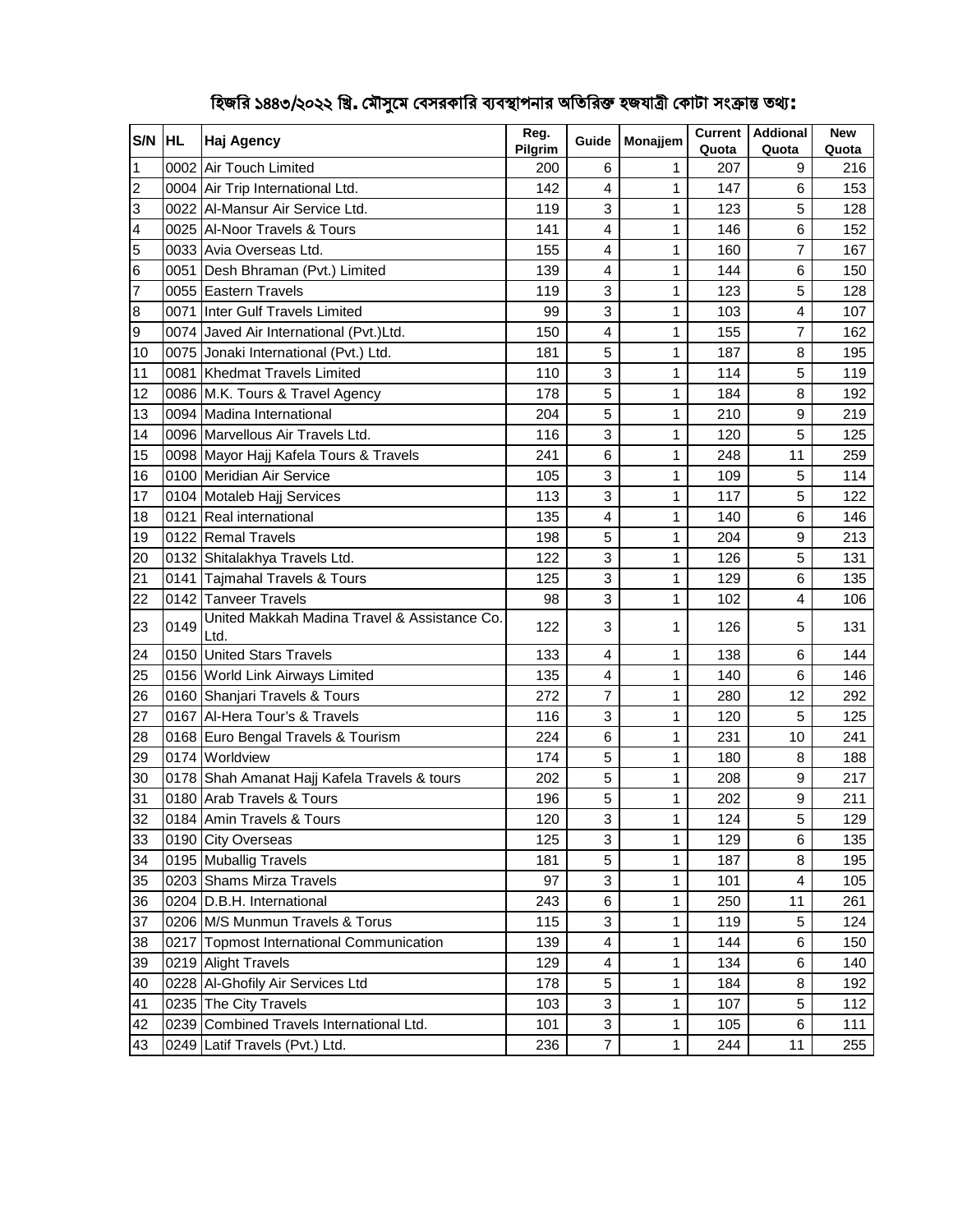| S/N | <b>HL</b> | <b>Haj Agency</b>                                                                                                             | Reg.<br>Pilgrim | Guide          | Monajjem | Quota | <b>Current   Addional</b><br>Quota | <b>New</b><br>Quota |
|-----|-----------|-------------------------------------------------------------------------------------------------------------------------------|-----------------|----------------|----------|-------|------------------------------------|---------------------|
| 44  |           | 0254 Desh-O-Bidesh                                                                                                            | 131             | 4              | 1        | 136   | 6                                  | 142                 |
| 45  |           | 0262 Al-hazi travels & Tours ltd.                                                                                             | 101             | 3              | 1        | 105   | 5                                  | 110                 |
| 46  |           | 0268 Lucky Travels & Tourism                                                                                                  | 139             | 4              | 1        | 144   | 6                                  | 150                 |
| 47  |           | 0271 M/S. Sunflower Air Linkers                                                                                               | 153             | 4              | 1        | 158   | 7                                  | 165                 |
| 48  |           | 0274 Valencia Air Travels & Tours                                                                                             | 130             | 4              | 1        | 135   | 6                                  | 141                 |
| 49  |           | 0279 Rayhan Overseas                                                                                                          | 101             | 3              | 1        | 105   | 5                                  | 110                 |
| 50  |           | 0281 M.P. Air                                                                                                                 | 113             | 3              | 1        | 117   | 5                                  | 122                 |
| 51  |           | 0286 Bilash Travels & Tours                                                                                                   | 127             | 3              | 1        | 131   | 6                                  | 137                 |
| 52  |           | 0290 New Imam Overseas                                                                                                        | 98              | 3              | 1        | 102   | 4                                  | 106                 |
| 53  |           | 0296 Modern Air International                                                                                                 | 203             | 5              | 1        | 209   | 9                                  | 218                 |
| 54  |           | 0297 Ehsan Air Travels                                                                                                        | 221             | $\overline{7}$ | 1        | 229   | 10                                 | 239                 |
| 55  |           | 0298 Gaoucia Travels & Tours                                                                                                  | 227             | 6              | 1        | 234   | 10                                 | 244                 |
| 56  |           | 0300 ICO International                                                                                                        | 113             | 3              | 1        | 117   | 5                                  | 122                 |
| 57  |           | 0301 At-Tyaara Travels International                                                                                          | 115             | $\overline{4}$ | 1        | 120   | 5                                  | 125                 |
| 58  |           | 0303 Riyadhul Zannah Travels & Tours                                                                                          | 102             | 3              | 1        | 106   | 5                                  | 111                 |
| 59  |           | 0307 Al-Noor Air Service                                                                                                      | 185             | 5              | 1        | 191   | 8                                  | 199                 |
| 60  |           | 0311 Al-Multazim Hajj Kafela Travel & Tours                                                                                   | 97              | 3              | 1        | 101   | 4                                  | 105                 |
| 61  |           | 0316 Ajmal Trade International                                                                                                | 98              | 3              | 1        | 102   | 4                                  | 106                 |
| 62  |           | 0318 Bandhu Air International                                                                                                 | 110             | 3              | 1        | 114   | 5                                  | 119                 |
| 63  |           | 0326 Shakib Aviation                                                                                                          | 164             | 4              | 1        | 169   | 7                                  | 176                 |
| 64  |           | 0328 Al-Naser Aviation Services                                                                                               | 97              | 3              | 1        | 101   | 4                                  | 105                 |
| 65  |           | 0329 Hashem Air International                                                                                                 | 206             | 5              | 1        | 212   | 9                                  | 221                 |
| 66  |           | 0330 Peoples Travels Agency                                                                                                   | 123             | 3              | 1        | 127   | 6                                  | 133                 |
| 67  |           | 0338 Shahena Tours & Travels                                                                                                  | 132             | 4              | 1        | 137   | 6                                  | 143                 |
| 68  |           | 0347 Akaba International                                                                                                      | 118             | 3              | 1        | 122   | 5                                  | 127                 |
| 69  |           | 0353 Hazaree Hajj Tours & Travels                                                                                             | 124             | 3              | 1        | 128   | 6                                  | 134                 |
| 70  |           | 0355 Madina Air Travels Limited                                                                                               | 108             | 4              | 1        | 113   | 5                                  | 118                 |
| 71  |           | 0372 Gaws-a-Pak (Ra:) tours & travel                                                                                          | 215             | 5              | 1        | 221   | 10                                 | 231                 |
| 72  |           | 0383 East West Air                                                                                                            | 117             | 3              | 1        | 121   | 5                                  | 126                 |
| 73  |           | 0387 Eidgah Travels                                                                                                           | 97              | 3              | 1        | 101   | 4                                  | 105                 |
| 74  |           | 0388 Soaring High Travels (Pvt.) Ltd.                                                                                         | 144             | 4              | 1        | 149   | 6                                  | 155                 |
| 75  |           | <b>HOQUE INTERNATIONAL TOURS &amp;</b><br>$\begin{array}{r}\n 0389 \\ \hline\n \text{TRAVELS} \\ \hline\n 0369\n \end{array}$ | 99              | 3              | 1        | 103   | 4                                  | 107                 |
| 76  |           | 0391 Mayanamoti Aviation                                                                                                      | 168             | 4              | 1        | 173   | 8                                  | 181                 |
| 77  |           | 0392 Keya Enterprise Travels & Tours                                                                                          | 168             | 4              | 1        | 173   | 8                                  | 181                 |
| 78  |           | 0502 Al-Qiblah Hajj Kafela Travels & Tours                                                                                    | 115             | 3              | 1        | 119   | 5                                  | 124                 |
| 79  |           | 0505 M/S. Saim Travels & Tours International                                                                                  | 239             | 6              | 1        | 246   | 11                                 | 257                 |
| 80  |           | 0506 Mentors Air Service                                                                                                      | 98              | 3              | 1        | 102   | 4                                  | 106                 |
| 81  |           | 0508 Salehia Travels & Tours                                                                                                  | 124             | 3              | 1        | 128   | 6                                  | 134                 |
| 82  |           | 0510 Goodwill Aviation Services                                                                                               | 148             | 4              | 1        | 153   | 7                                  | 160                 |
| 83  |           | 0512 Anzum Overseas                                                                                                           | 117             | 3              | 1        | 121   | 5                                  | 126                 |
| 84  |           | 0516 Afnan Aviation                                                                                                           | 155             | 4              | 1        | 160   | 7                                  | 167                 |
| 85  |           | 0517 Taqwa Autithi Tour & Travels                                                                                             | 147             | 4              | 1        | 152   | 7                                  | 159                 |
| 86  |           | 0521 Pool Star International                                                                                                  | 175             | 5              | 1        | 181   | 8                                  | 189                 |
| 87  |           | 0523 Al-Rafique Overseas                                                                                                      | 282             | $\overline{7}$ | 1        | 290   | 10                                 | 300                 |
| 88  |           | 0525 Smart Tours & Travels                                                                                                    | 192             | 5              | 1        | 198   | 9                                  | 207                 |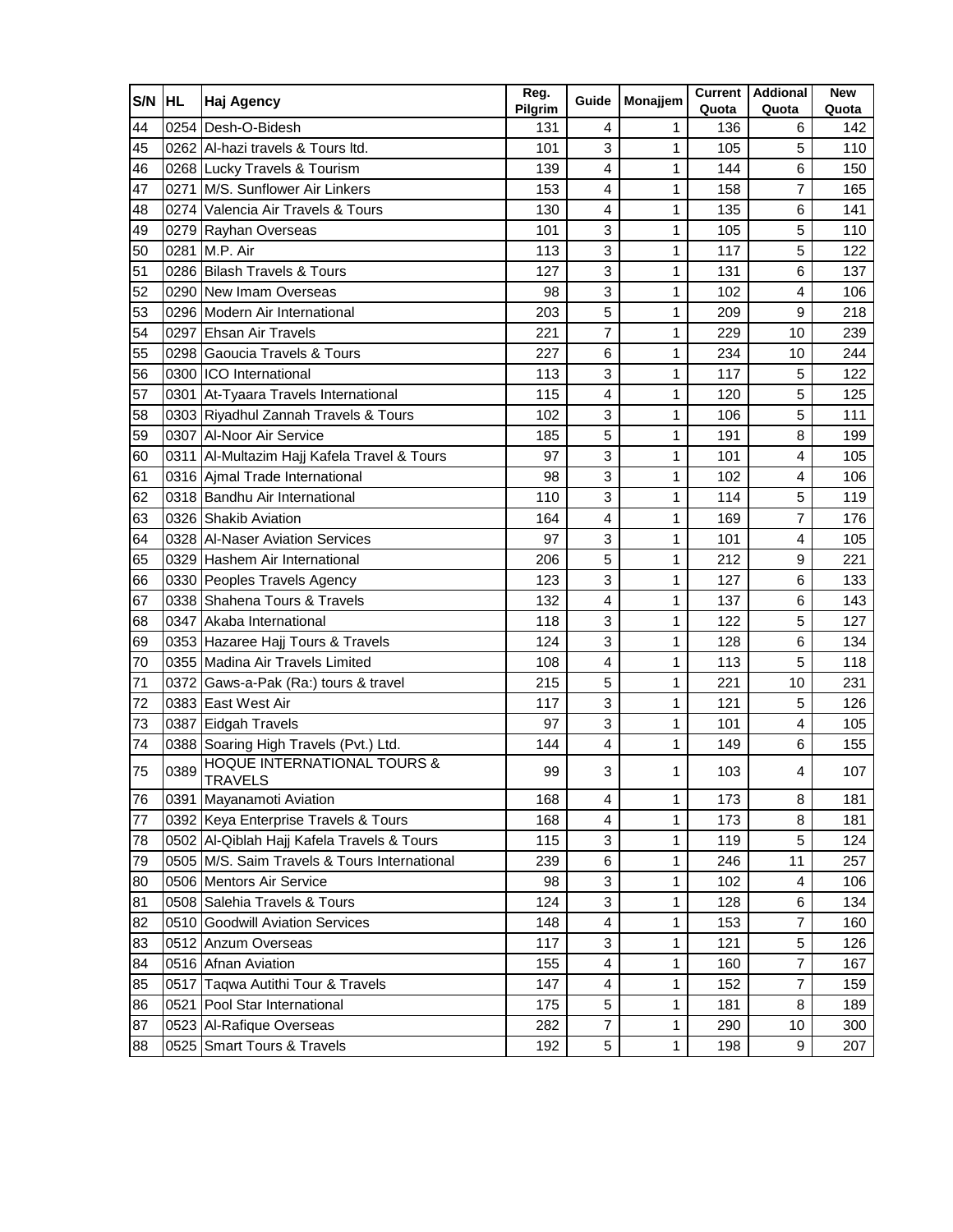| S/N | <b>HL</b> | Haj Agency                                       | Reg.<br>Pilgrim | Guide                   | Monajjem | Quota | <b>Current   Addional</b><br>Quota | <b>New</b><br>Quota |
|-----|-----------|--------------------------------------------------|-----------------|-------------------------|----------|-------|------------------------------------|---------------------|
| 89  |           | 0528 M/S. Adeb Air Travels & Tours               | 128             | 4                       | 1        | 133   | 6                                  | 139                 |
| 90  |           | 0534 Al-Ihsan Travels                            | 168             | 4                       | 1        | 173   | 8                                  | 181                 |
| 91  |           | 0536 Bismillah Tour & Travels                    | 120             | 3                       | 1        | 124   | 5                                  | 129                 |
| 92  |           | 0541 Suntech Travels & Tours                     | 97              | 3                       | 1        | 101   | 4                                  | 105                 |
| 93  |           | 0547 Shohada Travels & Tours                     | 125             | 3                       | 1        | 129   | 6                                  | 135                 |
| 94  |           | 0561 Al-Mabrur Hajj Travels International Ltd.   | 126             | 3                       | 1        | 130   | 6                                  | 136                 |
| 95  |           | 0568 Muntaqa Tours & Travels                     | 121             | 3                       | 1        | 125   | 5                                  | 130                 |
| 96  |           | 0570 Worldlink Tours & Travels                   | 141             | $\overline{\mathbf{4}}$ | 1        | 146   | 6                                  | 152                 |
| 97  |           | 0576 Abdur Rahaman Travels & Tours               | 106             | 3                       | 1        | 110   | 5                                  | 115                 |
| 98  |           | 0577 Abrar Tours & Travels                       | 186             | 5                       | 1        | 192   | 8                                  | 200                 |
| 99  |           | 0578 Abtahe Air Travels                          | 128             | 4                       | 1        | 133   | $\,6$                              | 139                 |
| 100 |           | 0582 Aerodrome Bangladesh Limited                | 108             | 3                       | 1        | 112   | 5                                  | 117                 |
| 101 |           | 0594 Amda Tours & Travels                        | 145             | 4                       | 1        | 150   | 7                                  | 157                 |
| 102 |           | 0596 An Ideal Tours & Travels                    | 148             | 4                       | 1        | 153   | $\overline{7}$                     | 160                 |
| 103 |           | 0597 Anas Travels & Tours                        | 108             | 3                       | 1        | 112   | 5                                  | 117                 |
| 104 |           | 0598 Anika Aviation                              | 283             | $\overline{7}$          | 1        | 291   | 9                                  | 300                 |
| 105 |           | 0599 Anjan Air Travels                           | 98              | 3                       | 1        | 102   | 4                                  | 106                 |
| 106 |           | 0600 An-Nujum Aviation                           | 160             | 4                       | 1        | 165   | 7                                  | 172                 |
| 107 |           | 0601 Ansary Overseas                             | 168             | 4                       | 1        | 173   | 8                                  | 181                 |
| 108 |           | 0605 Air Philistin International                 | 119             | 3                       | 1        | 123   | 5                                  | 128                 |
| 109 |           | 0606 Air Royal Aviation                          | 125             | 3                       | 1        | 129   | 6                                  | 135                 |
| 110 |           | 0616 M/S Akbar Overseas                          | 122             | 3                       | 1        | 126   | 5                                  | 131                 |
| 111 |           | 0619 Al Imam Hazz Kafela Travels & Tours         | 97              | 3                       | 1        | 101   | 4                                  | 105                 |
| 112 |           | 0620 Al-Mareya Travels                           | 105             | 3                       | 1        | 109   | 5                                  | 114                 |
| 113 |           | 0621 Al Nafi Travels                             | 103             | 3                       | 1        | 107   | 5                                  | 112                 |
| 114 |           | 0625 Al Safwa Trade Tours & Travels              | 156             | 4                       | 1        | 161   | 7                                  | 168                 |
| 115 |           | 0632 Al-Bakar Travels                            | 290             | 7                       | 1        | 298   | $\overline{c}$                     | 300                 |
| 116 |           | 0634 Al-Baraka Tours & Travels                   | 120             | 3                       | 1        | 124   | 5                                  | 129                 |
| 117 |           | 0640 Al-Falah Travels & Tours                    | 171             | 4                       | 1        | 176   | 8                                  | 184                 |
| 118 |           | 0646 Al-Hasan Tours & Travels                    | 135             | 4                       | 1        | 140   | 6                                  | 146                 |
| 119 |           | 0649 Ali-Air Travels & Tours                     | 140             | 4                       | 1        | 145   | $\,6$                              | 151                 |
| 120 |           | 0654 Al-Kabah International Ltd.                 | 150             | 5                       | 1        | 156   | $\overline{7}$                     | 163                 |
| 121 |           | 0656 Al-Kasem Travels & Tours                    | 162             | 4                       | 1        | 167   | 7                                  | 174                 |
|     |           | 122 0657 Al-Khair Travels & Tours                | 218             | 6                       | 1        | 225   | 10                                 | 235                 |
| 123 |           | 0661 Al-Madina Travels & Tours                   | 159             | 4                       | 1        | 164   | $\overline{7}$                     | 171                 |
| 124 |           | 0665 Al-Marsus International                     | 102             | 3                       | 1        | 106   | 5                                  | 111                 |
| 125 |           | 0667 Al-Muzdalifa Aviation                       | 112             | 3                       | 1        | 116   | 5                                  | 121                 |
| 126 |           | 0671 Al-Qutub Hajj Travels                       | 104             | 4                       | 1        | 109   | 5                                  | 114                 |
| 127 |           | 0673 Al-Shahela Overseas Service                 | 130             | 4                       | 1        | 135   | 6                                  | 141                 |
| 128 |           | 0675 Al-Sobhani International                    | 134             | 4                       | 1        | 139   | 6                                  | 145                 |
| 129 |           | 0682 Ars Air International                       | 168             | 4                       | 1        | 173   | 8                                  | 181                 |
| 130 |           | 0684 Arshinagor Travels & Tours                  | 117             | 3                       | 1        | 121   | 5                                  | 126                 |
| 131 |           | 0688 Al-Tacowa Tours & Travels                   | 121             | 3                       | 1        | 125   | 5                                  | 130                 |
| 132 |           | 0689 Avaiana Travels & Tours                     | 133             | 4                       | 1        | 138   | 6                                  | 144                 |
| 133 |           | 0693 Bangladesh Air Travels                      | 127             | 4                       | 1        | 132   | 6                                  | 138                 |
| 134 |           | 0695 Bangladesh Hajje Baitullah Tourts & Travels | 155             | 4                       | 1        | 160   | 7                                  | 167                 |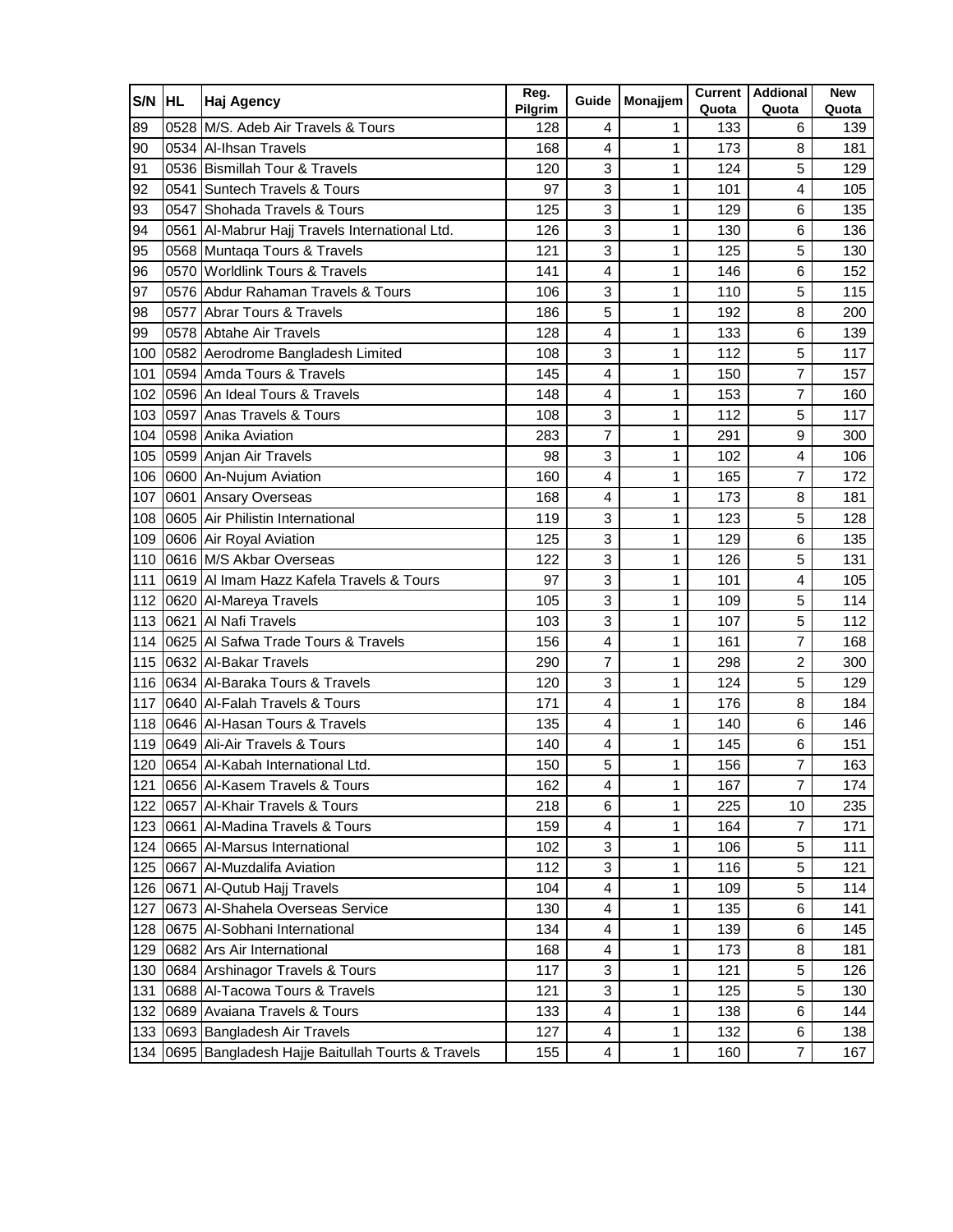| S/N | <b>HL</b> | <b>Haj Agency</b>                            | Reg.<br>Pilgrim | Guide          | Monajjem | Quota | <b>Current Addional</b><br>Quota | <b>New</b><br>Quota |
|-----|-----------|----------------------------------------------|-----------------|----------------|----------|-------|----------------------------------|---------------------|
| 135 |           | 0697 Barsha Overseas                         | 217             | 6              | 1        | 224   | 10                               | 234                 |
| 136 |           | 0709 Broadway Tours & Travels                | 97              | 3              | 1        | 101   | 4                                | 105                 |
| 137 |           | 0711 Caplan Tours & Travels                  | 155             | 4              | 1        | 160   | 7                                | 167                 |
| 138 |           | 0714 Central Travels and Tours               | 111             | 3              | 1        | 115   | 5                                | 120                 |
| 139 |           | 0719 City Air International                  | 111             | 3              | 1        | 115   | 5                                | 120                 |
| 140 |           | 0725 Darul Iman International Travel & Tours | 114             | 3              | 1        | 118   | 5                                | 123                 |
| 141 |           | 0726 Dbm Travels & Tours                     | 289             | 7              | 1        | 297   | 3                                | 300                 |
| 142 |           | 0734 Dhaka Shahjalal Travels & Tours         | 141             | 4              | 1        | 146   | 6                                | 152                 |
| 143 |           | 0736 Dhanshiri Air Travels Limited           | 229             | 6              | 1        | 236   | 10                               | 246                 |
| 144 |           | 0737 Dhanshiri Travel Air Service            | 141             | 4              | 1        | 146   | 6                                | 152                 |
| 145 |           | 0746 East Bangla Hajj Service                | 153             | 4              | 1        | 158   | $\overline{7}$                   | 165                 |
| 146 |           | 0752 Ehsan Air Travels                       | 247             | 6              | 1        | 254   | 11                               | 265                 |
| 147 |           | 0760 Euro Air International Travels          | 183             | 5              | 1        | 189   | 8                                | 197                 |
| 148 |           | 0765 Fahmid travels & tours                  | 167             | $\overline{4}$ | 1        | 172   | 8                                | 180                 |
| 149 |           | 0766 Fair Ways Travels                       | 115             | 3              | 1        | 119   | 5                                | 124                 |
| 150 |           | 0767 Falguni Air International               | 263             | $\overline{7}$ | 1        | 271   | 12                               | 283                 |
| 151 |           | 0768 Fariha Overseas                         | 160             | 4              | 1        | 165   | 7                                | 172                 |
| 152 |           | 0772 First One International                 | 131             | 4              | 1        | 136   | 6                                | 142                 |
| 153 |           | 0773 Fly Soon. Int'l Travel Agency           | 105             | 3              | 1        | 109   | 5                                | 114                 |
| 154 |           | 0775 Fm Tours & Travels                      | 116             | 3              | 1        | 120   | 5                                | 125                 |
| 155 |           | 0776 Freedom Haj Group Tours & Travels       | 124             | 3              | 1        | 128   | 6                                | 134                 |
| 156 |           | 0779 Future Overseas                         | 118             | 3              | 1        | 122   | 5                                | 127                 |
| 157 |           | 0780 Galactica Travels International         | 111             | 3              | 1        | 115   | 5                                | 120                 |
| 158 |           | 0790 Good Way Aviation & Tourism             | 100             | 3              | 1        | 104   | 5                                | 109                 |
| 159 |           | 0791 Gram Bangla Tours & Travels Service     | 123             | 3              | 1        | 127   | 6                                | 133                 |
| 160 |           | 0793 Green Aviation                          | 179             | 5              | 1        | 185   | 8                                | 193                 |
| 161 |           | 0796 Gulf Air Travel Services                | 148             | 4              | 1        | 153   | 7                                | 160                 |
| 162 |           | 0797 Gulf Travels                            | 105             | 4              | 1        | 110   | 5                                | 115                 |
| 163 |           | 0801 H.M. Tours & Travels                    | 152             | 4              | 1        | 157   | 7                                | 164                 |
| 164 |           | 0805 Hadi Travels                            | 102             | 3              | 1        | 106   | 5                                | 111                 |
| 165 |           | 0808 Halda Travels & Tours                   | 99              | 3              | 1        | 103   | 4                                | 107                 |
| 166 |           | 0811 Hamja Air International                 | 130             | 4              | 1        | 135   | 6                                | 141                 |
|     |           | 167 0815 Hasnain Travels & Tours             | 160             | 4              | 1        | 165   | 7                                | 172                 |
|     |           | 168 0822 Hena Travels & Tours                | 118             | 3              | 1        | 122   | 5                                | 127                 |
|     |           | 169 0824 Hm Air Travels                      | 107             | 3              | 1        | 111   | 5                                | 116                 |
| 170 |           | 0831 I.Sahara Aviation                       | 118             | 3              | 1        | 122   | 5                                | 127                 |
| 171 |           | 0833 Ihram Air International                 | 101             | 3              | 1        | 105   | 5                                | 110                 |
| 172 |           | 0834 Ikhlas Travels & Hajj Services          | 123             | 3              | 1        | 127   | 6                                | 133                 |
| 173 |           | 0836 Imshita Travels & Tours                 | 123             | 3              | 1        | 127   | 6                                | 133                 |
| 174 |           | 0840 Ebne Batuta Tours & Travels Ltd.        | 172             | 5              | 1        | 178   | 8                                | 186                 |
| 175 |           | 0841 Igra Travels & Tours                    | 124             | 3              | 1        | 128   | 6                                | 134                 |
| 176 |           | 0842 Irana Air International                 | 127             | 3              | 1        | 131   | 6                                | 137                 |
| 177 |           | 0844 Ittehad Tours And Travels               | 111             | 3              | 1        | 115   | 5                                | 120                 |
| 178 |           | 0845 J.H. & H Tours & Travels                | 100             | 3              | 1        | 104   | 5                                | 109                 |
| 179 |           | 0849 Jamuna Air Travels                      | 245             | 6              | 1        | 252   | 11                               | 263                 |
| 180 |           | 0850 Jannat Travels                          | 153             | 4              | 1        | 158   | $\overline{7}$                   | 165                 |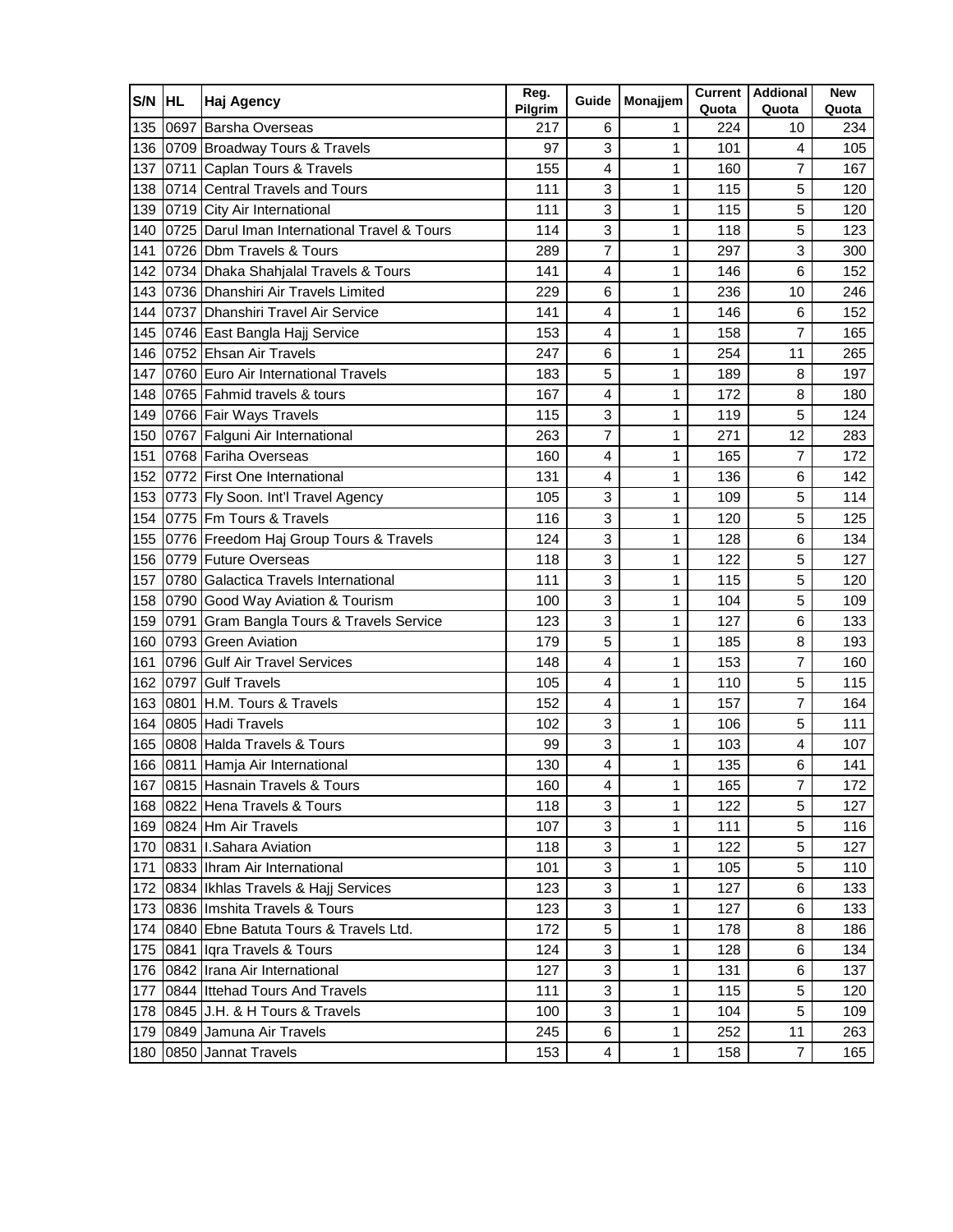| S/N | <b>IHL</b> | <b>Haj Agency</b>                                   | Reg.<br>Pilgrim | Guide                   | Monajjem | <b>Current</b><br>Quota | <b>Addional</b><br>Quota | <b>New</b><br>Quota |
|-----|------------|-----------------------------------------------------|-----------------|-------------------------|----------|-------------------------|--------------------------|---------------------|
| 181 |            | 0855 Jearate Baitullah Travels                      | 145             | 4                       | 1        | 150                     | $\overline{7}$           | 157                 |
| 182 |            | 0861 Jobair Air Travels                             | 207             | 5                       | 1        | 213                     | 9                        | 222                 |
| 183 |            | 0866 K.I. Travels                                   | 103             | 3                       | 1        | 107                     | 5                        | 112                 |
| 184 |            | 0871 Kabar Pathe Tours & Travels Ltd.               | 245             | 6                       | 1        | 252                     | 11                       | 263                 |
| 185 |            | 0887 Khandaker Brothers Network                     | 264             | $\overline{7}$          | 1        | 272                     | 12                       | 284                 |
| 186 |            | 0890 Khowai Air Travels                             | 109             | 3                       | 1        | 113                     | 5                        | 118                 |
| 187 |            | 0898 Labbaik Hajj Services                          | 149             | 4                       | 1        | 154                     | $\overline{7}$           | 161                 |
| 188 |            | 0906 Lima Travel Agency                             | 104             | 3                       | 1        | 108                     | 5                        | 113                 |
| 189 |            | 0907 Lime Stone Resort & Tourism Ltd.               | 144             | $\overline{4}$          | 1        | 149                     | 6                        | 155                 |
| 190 |            | 0911 M Taiyeba Tours & Travels                      | 153             | 4                       | 1        | 158                     | 7                        | 165                 |
| 191 |            | 0914 M. Setara Trade International                  | 131             | 4                       | 1        | 136                     | 6                        | 142                 |
| 192 |            | 0924 M.S. Travels & Tours's                         | 172             | 5                       | 1        | 178                     | 8                        | 186                 |
| 193 |            | 0935 M/S Raj Travels                                | 131             | 4                       | 1        | 136                     | 6                        | 142                 |
| 194 |            | 0936 M/S S.K. Air International                     | 176             | 5                       | 1        | 182                     | 8                        | 190                 |
| 195 |            | 0938 M/S. Holy Air Service                          | 147             | 4                       | 1        | 152                     | $\overline{7}$           | 159                 |
| 196 |            | 0940 M/S. Ahsan Travels International Travel Agent. | 192             | 5                       | 1        | 198                     | 9                        | 207                 |
| 197 |            | 0943 M/S. Dhakar Tari                               | 110             | 3                       | 1        | 114                     | 5                        | 119                 |
| 198 |            | 0944 M/S. Everest Tours & Travels                   | 170             | 5                       | 1        | 176                     | 8                        | 184                 |
| 199 |            | 0951 M/S. Global Tours & Travels                    | 97              | 3                       | 1        | 101                     | $\overline{4}$           | 105                 |
| 200 |            | 0955 M/S. Mir Travels                               | 133             | 4                       | 1        | 138                     | 6                        | 144                 |
| 201 |            | 0964 M/S. S.S. International                        | 100             | 3                       | 1        | 104                     | 5                        | 109                 |
| 202 |            | 0967 M/S. Salsabil Aviation                         | 195             | 6                       | 1        | 202                     | 9                        | 211                 |
| 203 |            | 0970 M/S. Super Nirvana Enterprise                  | 109             | 3                       | 1        | 113                     | 5                        | 118                 |
| 204 |            | 0973 Mabrur Air International                       | 135             | 4                       | 1        | 140                     | 6                        | 146                 |
| 205 |            | 0974 Mabrur Air Travels                             | 112             | 3                       | 1        | 116                     | 5                        | 121                 |
| 206 |            | 0976 Mabruran Hajj Agency                           | 98              | 3                       | 1        | 102                     | 4                        | 106                 |
| 207 |            | 0982 Madina Star Tours & Travels                    | 233             | 6                       | 1        | 240                     | 10                       | 250                 |
| 208 |            | 0988 Mahdee Tours & Travels                         | 106             | 3                       | 1        | 110                     | 5                        | 115                 |
| 209 |            | 0990 Majid Travel International                     | 193             | 5                       | 1        | 199                     | 9                        | 208                 |
| 210 |            | 0994 Makka Babe Jannat Travels & Tours              | 138             | 4                       | 1        | 143                     | 6                        | 149                 |
| 211 |            | 1002 Maria Air International Tours                  | 113             | 3                       | 1        | 117                     | 5                        | 122                 |
|     |            | 212 1010 Marwah Travels                             | 193             | 5                       | 1        | 199                     | q                        | 208                 |
|     |            | 213 1012 Masum Air Travels                          | 239             | $\overline{7}$          | 1        | 247                     | 11                       | 258                 |
| 214 |            | 1017 Mehedi Air Travels Trade                       | 215             | 5                       | 1        | 221                     | 10                       | 231                 |
|     |            | 215 1019 Metro Travel Service                       | 222             | 6                       | 1        | 229                     | 10                       | 239                 |
| 216 |            | 1025 Mikat Tours & Travels                          | 244             | 6                       | 1        | 251                     | 11                       | 262.                |
| 217 |            | 1026 Milestone Air Service Ltd                      | 120             | 3                       | 1        | 124                     | 5                        | 129                 |
| 218 |            | 1029 Mina Aviation                                  | 173             | 5                       | 1        | 179                     | 8                        | 187                 |
| 219 |            | 1030 Minar Air Travels                              | 203             | 5                       | 1        | 209                     | 9                        | 218                 |
| 220 |            | 1035 Mir Travels & Tours                            | 129             | $\overline{\mathbf{4}}$ | 1        | 134                     | 6                        | 140                 |
| 221 |            | 1037 Mizabe Rahmat Aviation                         | 164             | 4                       | 1        | 169                     | 8                        | 177                 |
| 222 |            | 1043 Modinar Patha Travels & Tours                  | 158             | 4                       | 1        | 163                     | $\overline{7}$           | 170                 |
| 223 |            | 1048 Moltazam Travels & Tours                       | 223             | 6                       | 1        | 230                     | 10                       | 240                 |
| 224 |            | 1055 Mubassirah Travels & Tours                     | 106             | 3                       | 1        | 110                     | 5                        | 115                 |
| 225 |            | 1059 Munjiyat Travels & Tours                       | 134             | 4                       | 1        | 139                     | 6                        | 145                 |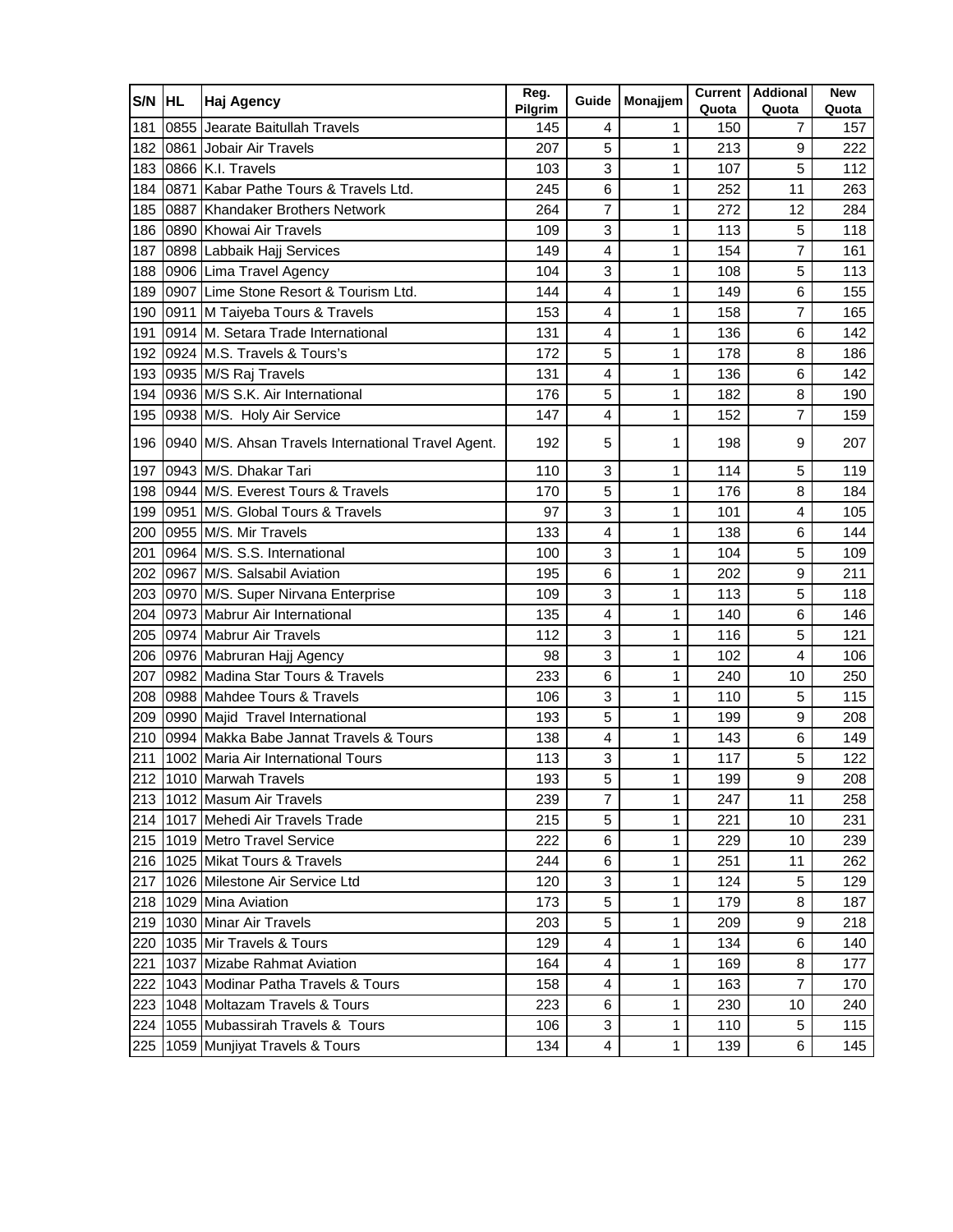| S/N HL |      | <b>Haj Agency</b>                                           | Reg.<br>Pilgrim | Guide                   | Monajjem     | Quota | <b>Current   Addional</b><br>Quota | <b>New</b><br>Quota |
|--------|------|-------------------------------------------------------------|-----------------|-------------------------|--------------|-------|------------------------------------|---------------------|
| 226    |      | 1064 Muzahid Travel & Tours                                 | 149             | 4                       | 1            | 154   | 7                                  | 161                 |
| 227    |      | 1066 N.Al-Amin Hajj Kafela Tours & Travels                  | 128             | 4                       | 1            | 133   | 6                                  | 139                 |
| 228    |      | 1070 Nams Tours & Travels                                   | 145             | $\overline{4}$          | 1            | 150   | $\overline{7}$                     | 157                 |
| 229    |      | 1073 National Overseas                                      | 130             | 4                       | 1            | 135   | 6                                  | 141                 |
| 230    |      | 1076 Neer travels                                           | 106             | 4                       | 1            | 111   | 5                                  | 116                 |
| 231    |      | 1078 Net Tours                                              | 102             | 3                       | 1            | 106   | 5                                  | 111                 |
| 232    |      | 1081 Nibir International Tours & Travels                    | 148             | 4                       | 1            | 153   | 7                                  | 160                 |
| 233    |      | 1083 Noor Hajj Travels & Tours                              | 121             | 3                       | 1            | 125   | 5                                  | 130                 |
| 234    |      | 1084 Noor-E-Madina Travels                                  | 260             | 7                       | 1            | 268   | 12                                 | 280                 |
| 235    |      | 1088 Northern Tours & Travels Ltd.                          | 288             | 7                       | 1            | 296   | 4                                  | 300                 |
| 236    |      | 1096 Oshin Air International                                | 116             | 3                       | 1            | 120   | 5                                  | 125                 |
| 237    |      | 1097 Panjery International                                  | 97              | 3                       | 1            | 101   | 4                                  | 105                 |
| 238    |      | 1108 Qibla International Travels                            | 107             | 3                       | 1            | 111   | 5                                  | 116                 |
| 239    |      | 1113 Rahamatullil Alamin tours & Travels                    | 134             | $\overline{4}$          | 1            | 139   | 6                                  | 145                 |
| 240    |      | 1114 Rahbare Haramain Tours & Travels                       | 212             | 5                       | 1            | 218   | 10                                 | 228                 |
| 241    |      | 1121 Reza Trade International                               | 155             | 4                       | 1            | 160   | $\overline{7}$                     | 167                 |
| 242    |      | 1123 River Valley Travels                                   | 133             | 4                       | 1            | 138   | 6                                  | 144                 |
| 243    |      | 1128 S. Abrar Travels & Tours                               | 105             | 3                       | 1            | 109   | 5                                  | 114                 |
| 244    |      | 1132 S.M Travels Int.                                       | 196             | 5                       | 1            | 202   | 9                                  | 211                 |
| 245    |      | 1133 S.M. Farhad Air Travels                                | 170             | 4                       | 1            | 175   | 8                                  | 183                 |
| 246    |      | 1134 S.M. Travels & Tours                                   | 103             | 3                       | 1            | 107   | 5                                  | 112                 |
| 247    |      | 1136 S.N Travels & Tours                                    | 198             | 5                       | 1            | 204   | 9                                  | 213                 |
| 248    |      | 1137 S.R. Trade Tours & Travels                             | 157             | $\overline{\mathbf{4}}$ | 1            | 162   | 7                                  | 169                 |
| 249    |      | 1138 Saad Uswah Travels And Tours                           | 190             | 5                       | 1            | 196   | 9                                  | 205                 |
| 250    |      | 1139 Sabalia Travels Ltd.                                   | 119             | 3                       | 1            | 123   | 5                                  | 128                 |
| 251    |      | 1140 Sabilul Jannat Air Travels Ltd.                        | 119             | 3                       | 1            | 123   | 5                                  | 128                 |
| 252    |      | 1142 Sadman Travel & Tours                                  | 162             | 4                       | 1            | 167   | $\overline{7}$                     | 174                 |
| 253    |      | 1146 Safa Travel & Tourism                                  | 157             | 4                       | 1            | 162   | $\overline{7}$                     | 169                 |
| 254    |      | 1149 Sagar Aviation                                         | 97              | 3                       | 1            | 101   | 4                                  | 105                 |
| 255    | 1150 | Sah Mohsan Awlia Noyeemia Travels<br>International & Kafela | 126             | 3                       | 1            | 130   | 6                                  | 136                 |
|        |      | 256 1151 Said Hajj Tours & Travels                          | 115             | 3                       | 1            | 119   | 5                                  | 124                 |
|        |      | 257 1153 Salafi Travels                                     | 222             | 6                       | $\mathbf{1}$ | 229   | $10$                               | 239                 |
|        |      | 258 1154 Salam Travels & Tours                              | 109             | 3                       | 1            | 113   | 5                                  | 118                 |
| 259    |      | 1155 Salamat Hajj Travels & Tours                           | 97              | 3                       | 1            | 101   | 4                                  | 105                 |
| 260    |      | 1156 Salina Nur Travels & Trous                             | 113             | 3                       | 1            | 117   | 5                                  | 122                 |
| 261    |      | 1160 Samiha Aviation                                        | 102             | 3                       | 1            | 106   | 5                                  | 111                 |
| 262    |      | 1178 Shajalal Overseas Ltd.                                 | 152             | 4                       | 1            | 157   | 7                                  | 164                 |
| 263    |      | 1181 Shaker Tours And Travels                               | 173             | 5                       | 1            | 179   | 8                                  | 187                 |
| 264    |      | 1188 Shetubandhan Aviation & Tourism                        | 147             | 4                       | 1            | 152   | 7                                  | 159                 |
| 265    |      | 1193 Shubarnalata Air Travels                               | 136             | $\overline{\mathbf{4}}$ | 1            | 141   | 6                                  | 147                 |
| 266    |      | 1199 Sikder Tours & Travel Agency                           | 280             | 7                       | 1            | 288   | 12                                 | 300                 |
| 267    |      | 1205 Sky Air Travels & Tour Ltd                             | 104             | 3                       | 1            | 108   | 5                                  | 113                 |
| 268    |      | 1207 Sky Holidays Ltd.                                      | 210             | 5                       | 1            | 216   | 9                                  | 225                 |
| 269    |      | 1211 Sky World Travel & Tours                               | 153             | 4                       | 1            | 158   | $\overline{7}$                     | 165                 |
| 270    |      | 1212 Sky-In Tours & Travels Ltd.                            | 97              | 3                       | 1            | 101   | $\overline{4}$                     | 105                 |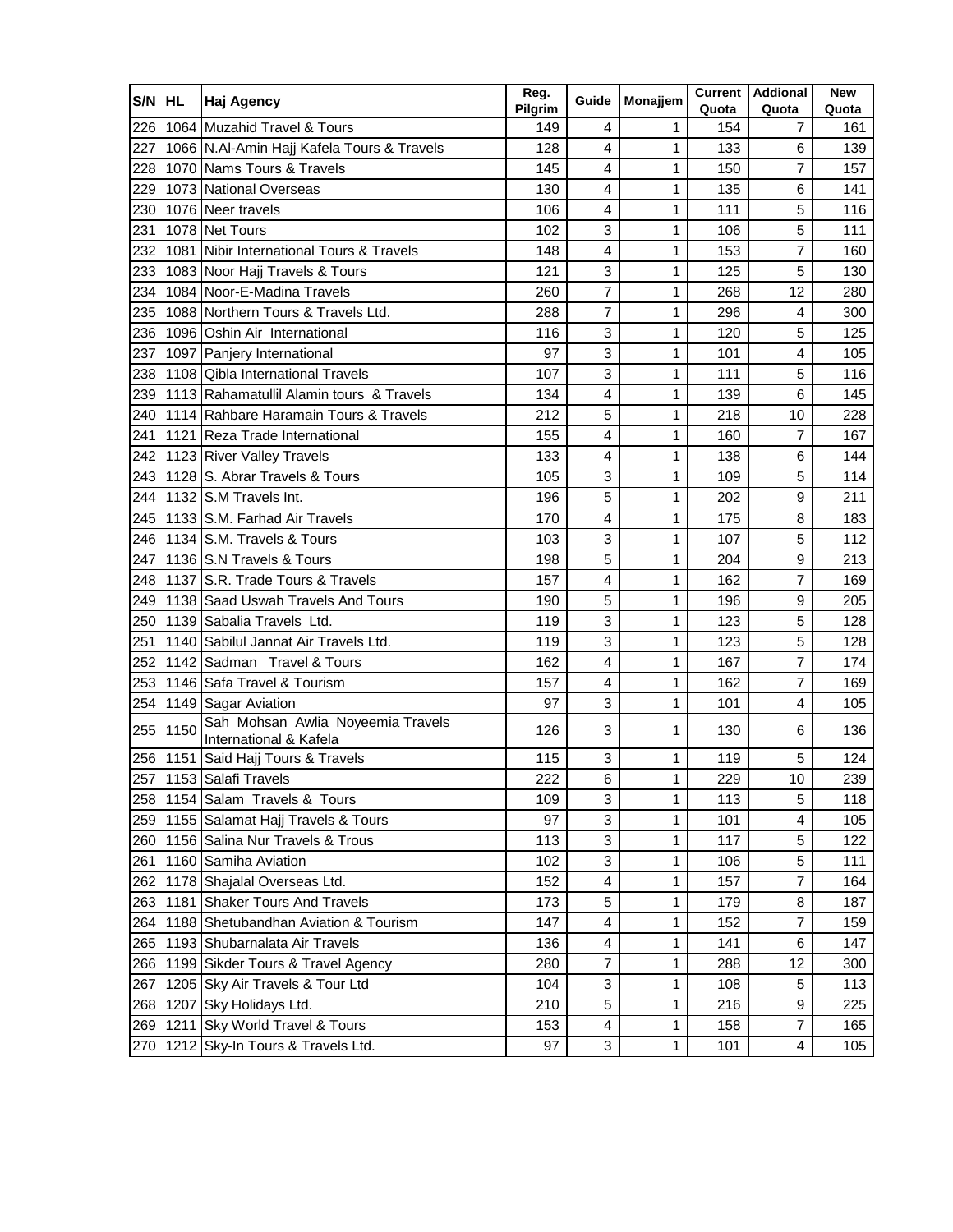| S/N | <b>HL</b> | <b>Haj Agency</b>                                   | Reg.<br>Pilgrim | Guide          | Monajjem | Quota | <b>Current   Addional</b><br>Quota | <b>New</b><br>Quota |
|-----|-----------|-----------------------------------------------------|-----------------|----------------|----------|-------|------------------------------------|---------------------|
| 271 |           | 1216 Solaiman Travels & Tours                       | 103             | 3              | 1        | 107   | 5                                  | 112                 |
| 272 |           | 1217 Sonargaon Air Travels                          | 106             | 3              | 1        | 110   | 5                                  | 115                 |
| 273 |           | 1221 South Asian Air Bangladesh                     | 98              | 4              | 1        | 103   | 4                                  | 107                 |
| 274 |           | 1233 Subway Travels & Holiday                       | 166             | 4              | 1        | 171   | 7                                  | 178                 |
| 275 |           | 1239 Sumayah Nabid Travels                          | 177             | 5              | 1        | 183   | 8                                  | 191                 |
| 276 |           | 1240 Sun Air Travel & Tours                         | 102             | 3              | 1        | 106   | 5                                  | 111                 |
| 277 |           | 1243 Sunfine Travels International                  | 101             | 3              | 1        | 105   | 5                                  | 110                 |
| 278 |           | 1245 Sunmoon Tours & Travels                        | 105             | 3              | 1        | 109   | 5                                  | 114                 |
| 279 |           | 1256 Swadesh Aviation                               | 100             | 3              | 1        | 104   | 5                                  | 109                 |
| 280 |           | 1268 Time Holidays                                  | 99              | 3              | 1        | 103   | 4                                  | 107                 |
| 281 |           | 1270 Tisha Air Service                              | 194             | 5              | 1        | 200   | 9                                  | 209                 |
| 282 |           | 1280 Upright Tours And Travels Ltd.                 | 141             | 4              | 1        | 146   | 6                                  | 152                 |
| 283 |           | 1282 Venice Travels & Tours                         | 140             | 4              | 1        | 145   | 6                                  | 151                 |
| 284 |           | 1284 Welfare Travels & Tours Ltd.                   | 114             | 3              | 1        | 118   | 5                                  | 123                 |
| 285 |           | 1286 Win World Travels International                | 182             | 5              | 1        | 188   | 8                                  | 196                 |
| 286 |           | 1288 Yeahea Travels & Tourism                       | 152             | 4              | 1        | 157   | 7                                  | 164                 |
| 287 |           | 1289 Zahir Air International                        | 105             | 3              | 1        | 109   | 5                                  | 114                 |
| 288 |           | 1295 Ababil International Hajj Tours & Travels Ltd. | 178             | 5              | 1        | 184   | 8                                  | 192                 |
| 289 |           | 1298 AI Ehsan Air Travels                           | 266             | $\overline{7}$ | 1        | 274   | 12                                 | 286                 |
| 290 |           | 1299 Al-Akhowan Travels & Tours                     | 159             | 4              | 1        | 164   | $\overline{7}$                     | 171                 |
| 291 |           | 1301 Best Fly International                         | 106             | 3              | 1        | 110   | 5                                  | 115                 |
| 292 |           | 1305 Dream Sky International                        | 102             | 3              | 1        | 106   | 5                                  | 111                 |
| 293 |           | 1311 Ibm Travels                                    | 137             | 4              | 1        | 142   | 6                                  | 148                 |
| 294 |           | 1312 Islamic Trvels & Tours                         | 168             | 4              | 1        | 173   | 8                                  | 181                 |
| 295 |           | 1314 Lamaras Aviation                               | 184             | 5              | 1        | 190   | 8                                  | 198                 |
| 296 |           | 1316 M.G. Air International                         | 121             | 3              | 1        | 125   | 5                                  | 130                 |
| 297 |           | 1317 M/S. Azad Air Connection                       | 243             | 6              | 1        | 250   | 11                                 | 261                 |
| 298 |           | 1329 Sams Travels And Tours                         | 114             | 3              | 1        | 118   | 5                                  | 123                 |
| 299 |           | 1337 Afnan Travels                                  | 97              | 3              | 1        | 101   | 4                                  | 105                 |
| 300 |           | 1338 Air World International                        | 115             | 3              | 1        | 119   | 5                                  | 124                 |
| 301 |           | 1340 Al-Amin International Travel Agent             | 99              | 3              | 1        | 103   | 4                                  | 107                 |
|     |           | 302 1342 At-Tablig Hajj Services                    | 119             | ર              | 1        | 123   | 5                                  | 128                 |
|     |           | 303 1364 Koba Air International                     | 201             | 5              | 1        | 207   | 9                                  | 216                 |
|     |           | 304 1366 M.M. Travels & Tours                       | 132             | 4              | 1        | 137   | 6                                  | 143                 |
|     |           | 305 1377 MRB Tours & Travels                        | 111             | 3              | 1        | 115   | 5                                  | 120                 |
|     |           | 306 1379 My Dhaka Travels & Tours                   | 127             | 3              | 1        | 131   | 6                                  | 137                 |
|     |           | 307 1381 New Line Travels International             | 99              | 3              | 1        | 103   | 4                                  | 107                 |
|     |           | 308 1382 Prattasha Travel's And Tour's              | 165             | 4              | 1        | 170   | 7                                  | 177                 |
|     |           | 309 1383 Relation Travel & Tours                    | 97              | 3              | 1        | 101   | $\overline{\mathbf{4}}$            | 105                 |
|     |           | 310 1386 Sarim Tours & Travels                      | 120             | 3              | 1        | 124   | 5                                  | 129                 |
| 311 |           | 1395 Udayan Air International                       | 167             | 4              | 1        | 172   | 8                                  | 180                 |
|     |           | 312 1397 Versatil Air Services Limited              | 229             | 6              | 1        | 236   | 10                                 | 246                 |
|     |           | 313 1398 Wahid Travels                              | 128             | 4              | 1        | 133   | 6                                  | 139                 |
| 314 |           | 1400 At Takwoa Tours & Travels                      | 100             | 3              | 1        | 104   | 5                                  | 109                 |
|     |           | 315 1402 Al-Hamid Travels & Tours                   | 119             | 3              | 1        | 123   | 5                                  | 128                 |